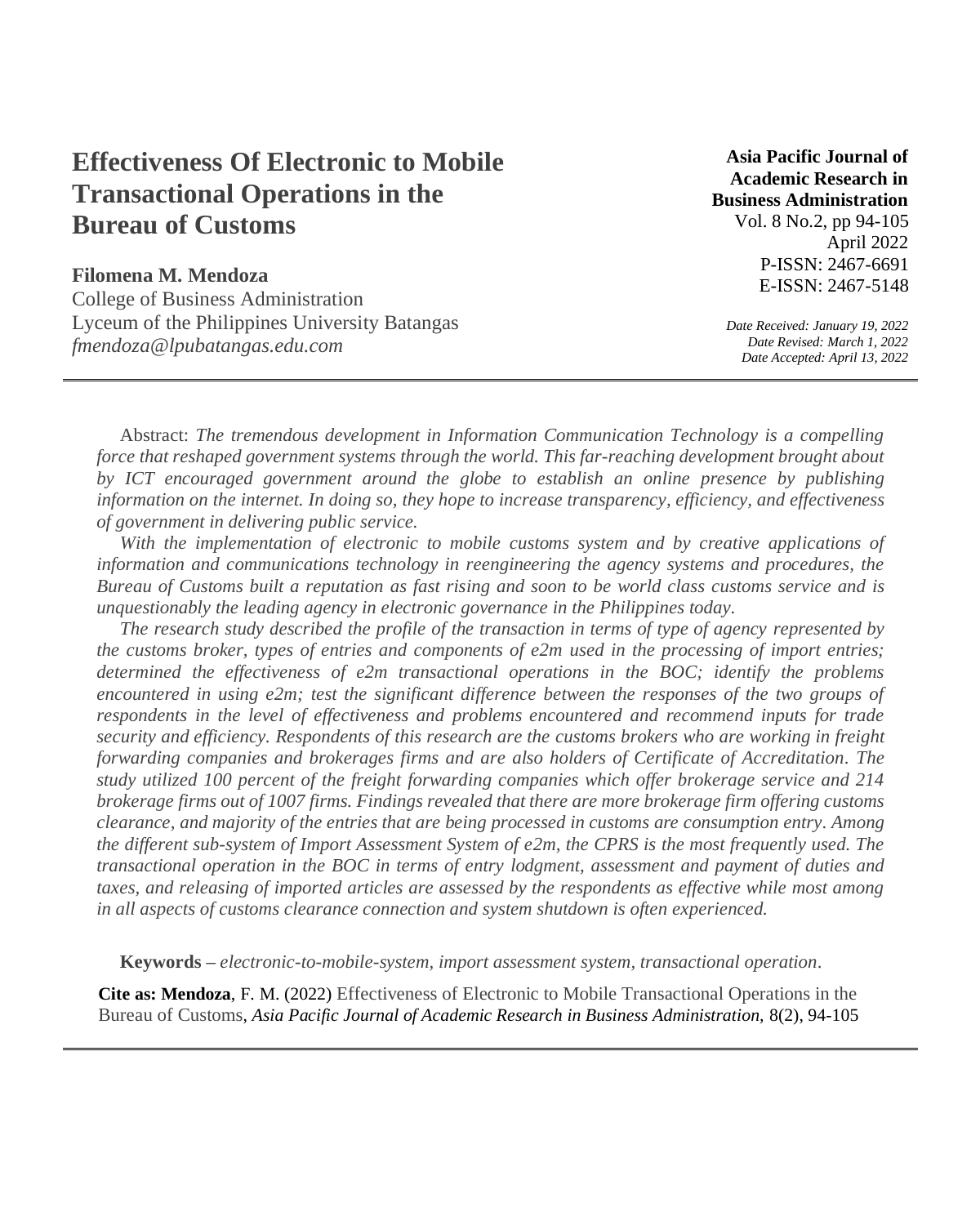# **INTRODUCTION**

Every organization has manual and automated transaction processing systems, which processes the detailed data necessary to update records about the fundamental business operations of the organization. A goal common to almost all organizations like freight forwarding and brokerage firm is to gain and maintain a competitive advantage. Depending on the nature and specific goals of the business, transaction processing system can help provide some or all the following: customer loyalty increased, superior service provided to a customer, better relationship with suppliers, superior information gathering, and costs dramatically reduced.

With today's cutthroat economy every company needs to act quickly and professionally to succeed. Being able to ship goods from one country to another in an efficient manner is essential to staying above the competition. Freight forwarding services are dedicated to making the shipping process a lot easier and quicker. A professional freight forwarder will act as an intermediary between the importer and the transport companies, handling everything that is related to the shipping process. Professional freight forwarding services will handle every step of the shipping process, from port charges and consular fees to the bill of lading and customs broker services.

In the Philippines, customs brokerage services consist of: consultation; preparation of customs requisite document for imports and exports; declaration of customs duties and taxes; preparation, signing, filing, lodging and processing of import and export entries; representing importers and exporters before any government agency and private entities in cases related to valuation and classification of imported articles; and rendering of other professional services in matters relating to customs and tariff laws, its procedures and practices [1]. The rendering of customs brokerage services is regulated through licensing by the Professional Regulatory Board for Customs Brokers under the Professional Regulation Commission.

With the advent of the computer age, the increasing use of computer technology in trade, industry, and management in both the private and public sectors, has made it imperative for the Bureau of Customs to undertake major reforms in its work processes to enable it to be in step with the global trends towards trade and investments liberalization. These computer systems and reengineered customs processes has totally replaced the outdated, inefficient paper-based manual processes that characterized the customs work methods all over the world prior to the application of information technology in trade and industry [2].

Prior to automation, processing customs declarations involved the submission of numerous documents logged in 20 separate registers, more than 90 separate steps, and more than 40 signatures. Automation, coupled with a range of supporting reforms, has resulted in a significant reduction in clearance times. It has also significantly reduced opportunities for face-to-face contact between customs officials and traders and the inappropriate use of official discretion [3].

The e2m (electronic-to-mobile) customs project is one of the mission -critical and high impact ICT (Information and Communication Technology) projects of the national government. It seeks to streamline the BOC's core processes (imports and exports) and improve trade facilitation between the Bureau and its stakeholders, including other government agencies, through the development and integration of various systems allowing internet-enabled and later SMS enabled, thus less face -to-face transactions, all towards the realization of the National and ASEAN Single Windows. This project was launched year 2005 and awarded to Unisys Philippines through a multimillion grant from President Gloria Macapagal Arroyo's e-Government agencies [4].

It is an internet-based technology that allows customs officers and traders to handle most of their transactions from customs declaration to cargo manifests and transit documents-via the internet. It makes use of the advanced technology including electronic signatures to provide government officials, specifically customs administration with new tools that will enable them to make dramatic improvements in security, trade efficiency and fight corruption. To date, over 80 countries around the world are using a similar Customs IT (Information Technology) system.

In the light of the foregoing discussion, the researcher aims to know if the use of e2m customs system support the realization of the Bureau of Customs vision mission of providing a world class customs service. As a customs broker who has an intention to engage in offering brokerage service this will be a significant effect in doing business particularly the traffic of goods in customs as one aspect that will determine the competitiveness of venture in the Philippines.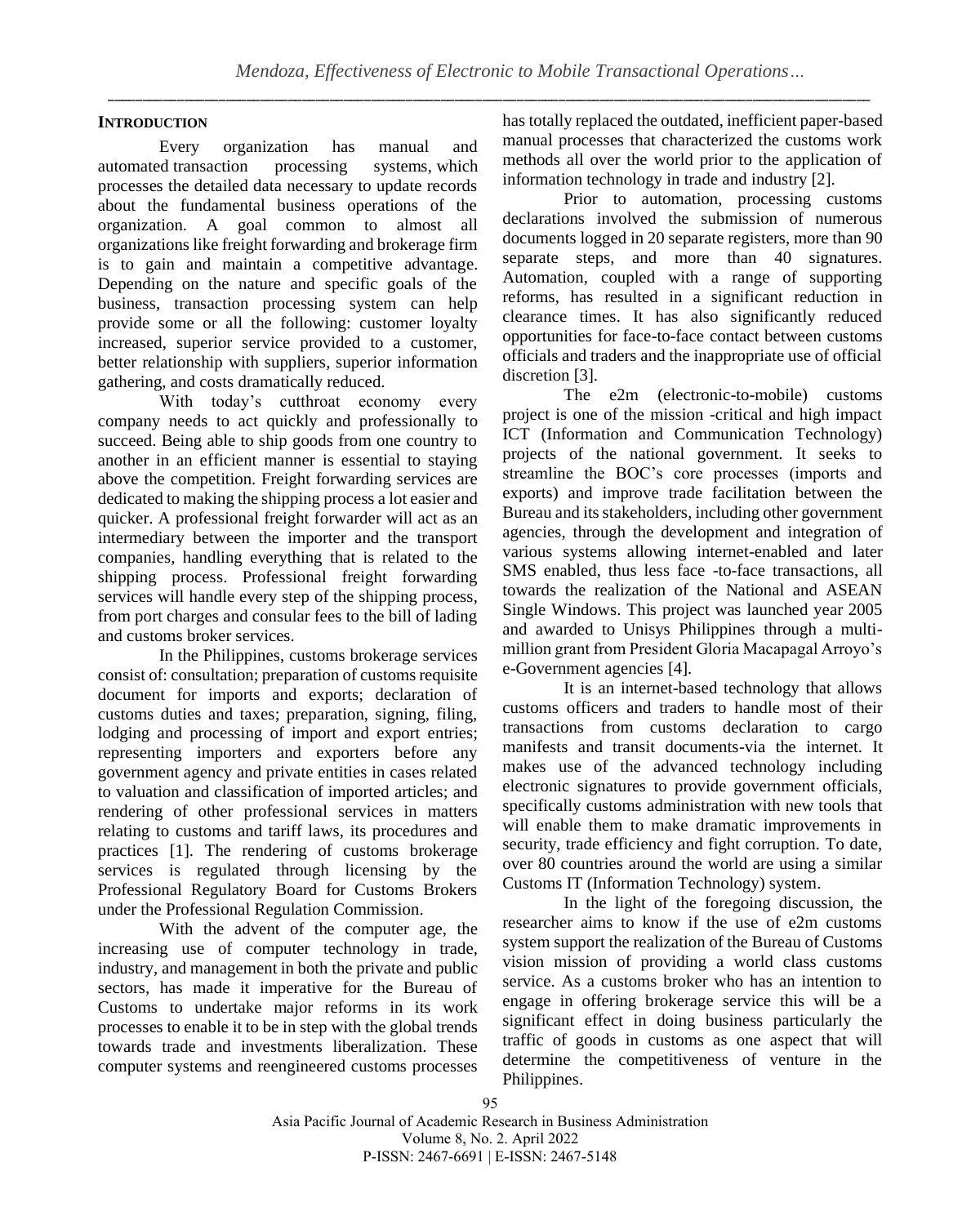## **OBJECTIVES OF THE STUDY**

This study determined the effectiveness of e2m transactional operations in the BOC. Specifically, it described the profile of the transaction in terms of type of agency, type of entries and components of e2m used in the processing of import entries; determined the effectiveness of e2m transactional operations in the BOC; identified the problems encountered in using e2m; and test the significant difference between the responses of the two groups of respondents in the level of effectiveness and problems encountered. Towards the end it will recommend inputs for trade security and efficiency.

## **MATERIALS AND METHODS**

#### **RESEARCH DESIGN**

The study used the descriptive survey method, considered as appropriate and germane to the presentation and analysis of current or existing perceptions on the level of effectiveness of adopting e2m Customs System. Descriptive designs provide comprehensive information about a problem or situation, its variables and its features.

## **PARTICIPANTS OF THE STUDY**

The participants of the study are the freight forwarding companies and brokerage firms which are accredited to transact with the Bureau of Customs. As per Department of Trade Industry's record there are 733 accredited freight forwarding companies and out of that 196 offers brokerage service. The study utilizes 100% of the freight forwarding companies which offers brokerage service as respondents. The Bureau of Customs Account Management Office Director Atty. Geminina Sy Flores provides data that there are 1,007 brokerage firms which are able to renew their Certificate of Accreditation with the BOC, the study utilized 214 of these brokerage firms which was obtain using the Slovin's formula or representative sampling with five percent (5%) margin of error.

#### **INSTRUMENT**

The study utilized a self-made questionnaire as the main instrument in collection and collation of data, this composed of three parts, the first part asked about the profile transactions of the respondents; the second part will assess the effectiveness of using the e2m and the last part will determine the difficulties encountered by the respondents in using the e2m Customs System.

#### **PROCEDURE**

The researcher came up with the title by means of reading some journals, books, and unpublished thesis and asking the help of some colleagues. This was presented to the research adviser and after finalizing the title; the researcher proceed to the gathering of sample data and information from related thesis, books, and articles from the library and do some electronic researches. After conducting research, the questionnaire has been drafted. The survey questionnaire was designed based on the concepts reflected in the statement of the problem. Guided by the standard principles and criteria of questionnaire construction, the researcher see to it that simplicity, clarity, unity and emphasis in contents is observe; and the form and style were also considered as guidelines in the design and development of items in each part of the instrument.

In addition, the following procedures were undertaken in the process of validating the questionnaire. First, the draft was designed in consultation with her adviser. Then it was presented for comments and recommendation to Dr. Norma Menez one of the panelists during the title defense off the study. Their comments and suggestions were noted and analyzed. When the improved draft was edited, with all the suggestions and recommendations, it was presented to the adviser for further scrutiny and improvement.

#### **DATA ANALYSIS**

After the collection of questionnaires, the data was tallied, tabulated and analyzed utilizing percentage, this is a descriptive statistical term applied to show the relationship of the part to its whole. Ranking is used to reinforce the description of the percentage, indicating the priorities and importance of the responses. Weighted mean is used to determine the level of effectiveness of the e2m (electronic-to-mobile) customs system and the problems encountered in using the said system. T-test is used to compare the assessment of employees of freight forwarding companies and brokerage firms.

## **RESULTS AND DISCUSSION**

Table 1.1 presents agencies which utilized the e2m customs system for the lodgment of import entries. This implies that brokerage firms dominate a little over freight forwarders having a percentage of 52.20% while freight forwarders are 47.80%.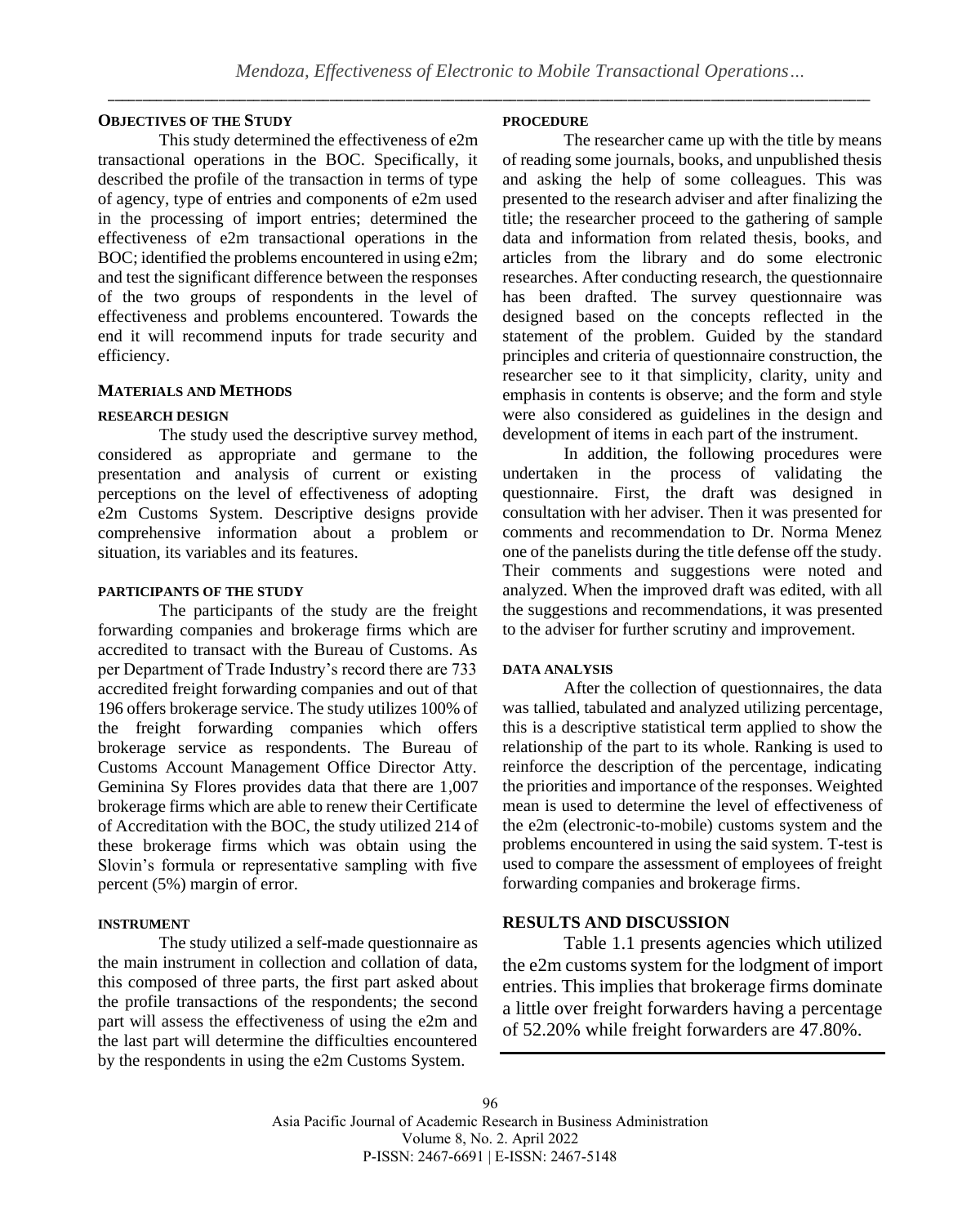| Table 1.1                                  |     |           |
|--------------------------------------------|-----|-----------|
| Percentage Distribution of the Respondents |     |           |
| <b>Profile Variables</b>                   |     | %         |
| <b>Type of Agency</b>                      |     |           |
| <b>Brokerage Firms</b>                     | 214 | 52.20     |
| <b>Freight Forwarding Companies</b>        |     | 196 47.80 |

Customs brokers, freight forwarders, export distributors and trading companies play important role in the growth of markets. This is because of the importance of documentations in the facilitation of trade. Thus, the professionals or owners of a firm involved in the logistic service components are characterized by uncontrollable elements such as political and legal, economic, competition, technological, geographical, social and cultural environments. Within these environments, owners/managers of customs brokerage and logistic services firms should attempt to optimize their firms' resources such as human, technology, financial, information system and physical infrastructures to maximize quality services.

Table 1.2 manifest the import entries filed by the respondents; the vast of majority or 3.59% is consumption; followed by warehousing with a share percentage of 2.88%; export entries has a share of 2.56% and the least is informal with only 2.10% share.

As per record of Management Information Technology Group, year 2013 there are 644,301 consumption entries filed, 44,306 for warehousing: 151,812 for export and only 7 for informal entries.

|                                                     | <b>Table 1.2.</b> |        |      |
|-----------------------------------------------------|-------------------|--------|------|
| Import Entries Being Filed at the Bureau of Customs |                   |        |      |
| <b>Items</b>                                        | WM                | VI     | Rank |
| Consumption                                         | 3.59              | Always |      |
| Warehousing                                         | 2.88              | Often  | 2    |
| Informal                                            | 2.10              | Seldom |      |
| Export                                              | 2.56              | Often  | 3    |

*Legend: 3.50 – 4.00 = Always; 2.50 – 3.49 = Often; 1.50 – 2.49 = Seldom; 1.00 – 1.49 = Never*

Consumption entry is a process by which the duty is paid at once or secured to be paid by means of adequate security, and when the immediate release of merchandise from Customs custody is desired. A warehousing entry is used for imported articles to be stored in a bonded warehouse, i.e., the articles are not for consumption. Such articles are imported tax - and duty-free and must remain in the warehouse for a maximum period of one year (normally nine months). Duties and taxes are paid upon withdrawal of the articles [5]. Export entry is a customs document or form wherein the details of an export shipment (quantity, nature, weight, volume, value, shipper, and consignee) are specified. E2m Customs System shall allow the shipment to be declared under Informal Entry if the following criteria are met: 1.) total Customs Value is below US\$500; 2.) total gross weight is less or equal 300 kilograms; 3.) total number of packages is less or equal 12; 4.) the shipment volume is less or equal one (1) cubic meter; and 5.) the consignee is registered in CPRS as an individual entity [6].

| Components of e2m Customs Import Assessment System Utilized in Filing Import Entries with the Bureau of Customs |     |             |     |                    |                |                 |               |      |
|-----------------------------------------------------------------------------------------------------------------|-----|-------------|-----|--------------------|----------------|-----------------|---------------|------|
| <b>Components of e2m Customs System</b>                                                                         |     | Consumption |     | <b>Warehousing</b> |                | <b>Informal</b> | <b>Export</b> |      |
|                                                                                                                 |     | $\%$        |     | $\%$               |                | $\%$            |               | $\%$ |
| <b>Electronic Manifest System</b>                                                                               | 168 | 41.0        | 148 | 36.1               | 84             | 20.5            | 124           | 30.2 |
| <b>Selectivity System</b>                                                                                       | 311 | 75.9        | 134 | 32.7               | 22             | 5.4             | 39            | 9.5  |
| <b>Warehousing Entry System</b>                                                                                 | 5   | 1.2         | 349 | 85.1               | ٠              |                 | 5             | 1.2  |
| <b>Hold and Alert System</b>                                                                                    | 205 | 50.0        | 47  | 11.5               | $\blacksquare$ |                 |               |      |
| <b>Transshipment System</b>                                                                                     | 5   | 1.2         | 194 | 47.3               |                | ۰               | 13            | 3.2  |
| <b>Payment Abstract Secure System</b>                                                                           | 205 | 50.0        | 59  | 14.4               | 7              | 1.7             |               |      |
| Formal Entry System                                                                                             | 153 | 37.3        | 67  | 16.3               | 59             | 14.4            | 17            | 4.1  |
| <b>Informal Entry System</b>                                                                                    | 20  | 4.9         |     |                    | 146            | 35.6            | 10            | 2.4  |
| Online Release System                                                                                           | 161 | 39.3        | 71  | 17.3               | 71             | 17.3            | 22            | 5.4  |
| License and Clearance System                                                                                    | 103 | 25.1        | 39  | 9.5                | 8              | 2.0             | 73            | 17.8 |
| <b>Client Profile Registration System</b>                                                                       | 349 | 85.1        | 250 | 61.0               | 100            | 24.4            | 98            | 23.9 |
| <b>Other Settlement Modes</b>                                                                                   | 48  | 11.7        | 17  | 4.1                | 14             | 3.4             | 13            | 3.2  |

**Table 1.3.** 

97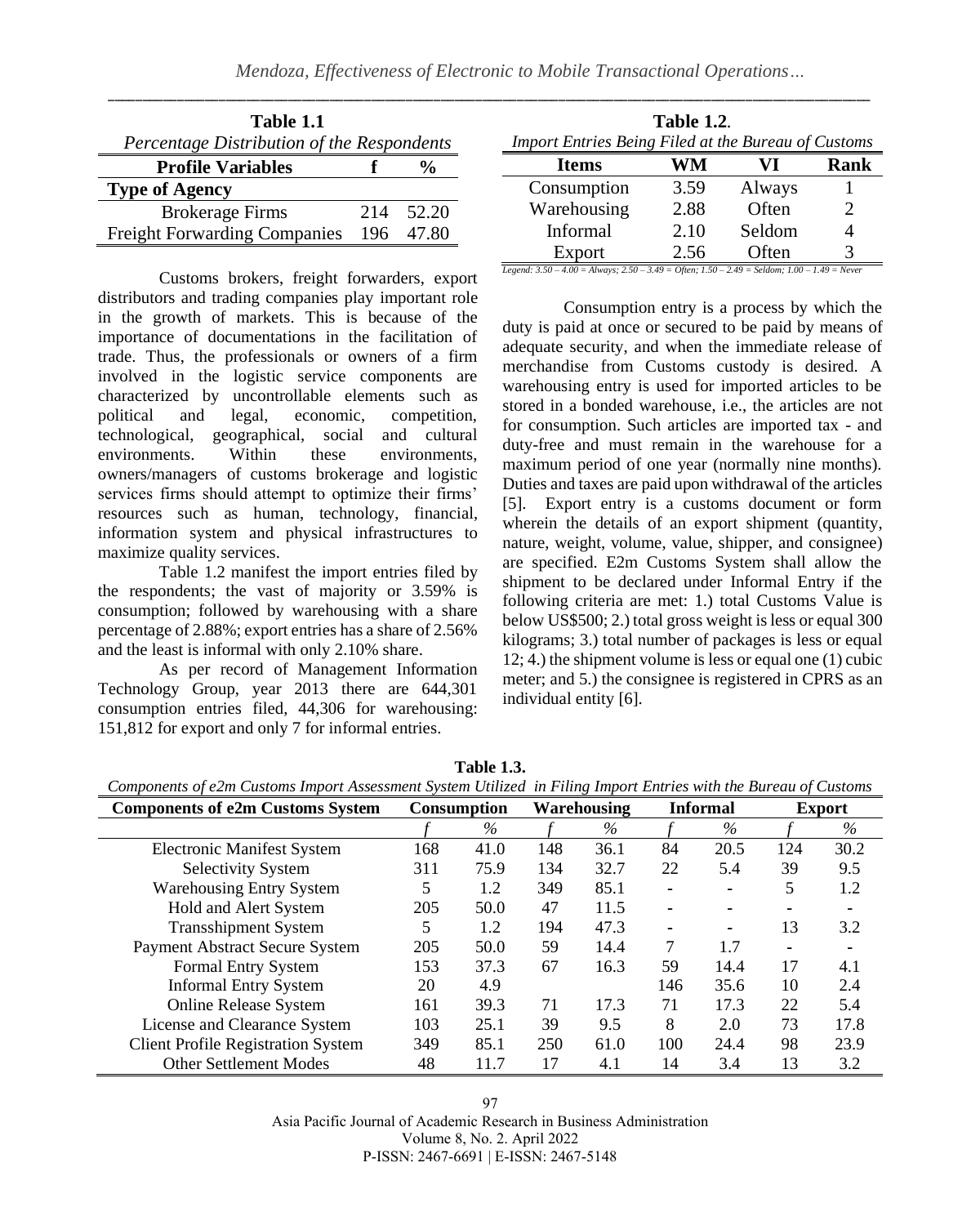Table 1.3 shows the different sub-system that is utilized in filing import entries, the data manifest that the most frequent use sub-system is the CPRS since Client registration is mandatory as various transactions with the Bureau cannot be processed unless the client is duly registered with the CPRS. The e2m Customs System that will be relying on the CPRS database in validating every client transactions are the Electronic Manifest System, Formal Entry System/Import Entry System, Warehousing Entry System, Transshipment System, On-line Release System, Licensing and Clearance System, Hold and Alert System and the Selectivity System . The least use sub-system is the Informal Entry System as can be gleaned from the previous table seldom that this entry is filed.

Ison [7] elucidated a common characteristics of an on-line system is that its stored data, that is its files on its database, are usually organized in such a way that individual pieces of data can be retrieved and/or modified quickly and without necessarily accessing any other piece of data in the system. The e2m-Customs Import Assessment System is a set of application components that handles the flow of import processing which includes electronic manifest clearance, import declaration entry, risk assessment, regulatory clearances and release of cargo. The BOC provides the gateway infrastructure and telecommunication facilities to enable electronic transactions of the following IAS subsystems/modules/processes. This e2m IAS primarily entails entry and clearance of imported commercial goods for local consumption. It also covers the prerequisites of entry declaration submission such as: stakeholders' profile registration and accreditation, arrival schedule set-up, manifest/bill of lading submission, and acquisition of licenses /clearances/permits [8].

Electronic Manifest System (EMS) processes all submitted Master and Consolidated Manifests from air and shipping lines through the Value Added Service Provider (VASP). Hold and Alert System (HAS) and Selectivity (SEL) system contains the controls necessary to block processing of selected declarations and direct these declarations to the appropriate processing channels. It involves the issuance of an alert/hold order and the monitoring of the actions taken on the alerted/hold cargoes.

Formal Entry System (FES) facilitates the processing of entry declarations on importations of a commercial nature for local consumption (sale or barter) of raw materials, semi-finished and/or finished goods to collect the necessary duties, taxes and other fees; while Warehousing Entry System (WES) facilitates the declaration processing of tax and duty free importations under bond of raw materials of semi-finished goods of used by local enterprises to manufacture and assemble goods for exportation. Informal Entry System (IES) on the other hand monitors and controls the acceptance of informal entries or goods that are not classified for commercial value. Transshipment System (TSS) monitors and controls the movement of goods within national borders for shipments that use specific point of entry but will be moved to the final port of destination.

The Payment System (PMPTS) involves both cash and non-cash payments and application of these payments to the duties, taxes and fees payable. The Online Release System (OLRS) involves the transmission of release or loading instruction messages from the BOC to the transit facilities, grating these entities, authority to release the goods to the rightful owner. The transit facility can retrieve and provide feedback through the BOC Portal VASP Gateway.

The Client Profile Registration System (CPRS) will serve as a central repository of data pertinent to BOC clients and stakeholders, both internal and external, and will include exporters, other government agencies, and private entities(e.g. banks) that conduct business with Bureau. It involves the process of capturing client information during the accreditation and/or registration of the various BOC stakeholders by filing out client-specific accreditation form. The captured information is stored in a central database to allow easy access to stakeholder's information by operating units and systems serving line function.

Licensing and Clearance System (LCS) involves the acceptance of the BOC of electronic licenses and clearances granted to import and export shipments. Issuing agencies that are not yet ready to provide for real time data access are provided with online access by System through the Inter-Agency Information exchange Gateway of the BOC Portal.

Table 2.1 shows the the level of effectiveness of e2m transactional operation in the Bureau of Customs in terms of Entry Lodgment is 2.92 which is Effective. First in the rank is express processing of import entries assign to super green lane channel (2.84) "Effective". Entries which are assigned to green lane using the Selectivity System are subject for release once discharged at the port. Green under the said system means "GO", no document check and physical examination of the goods.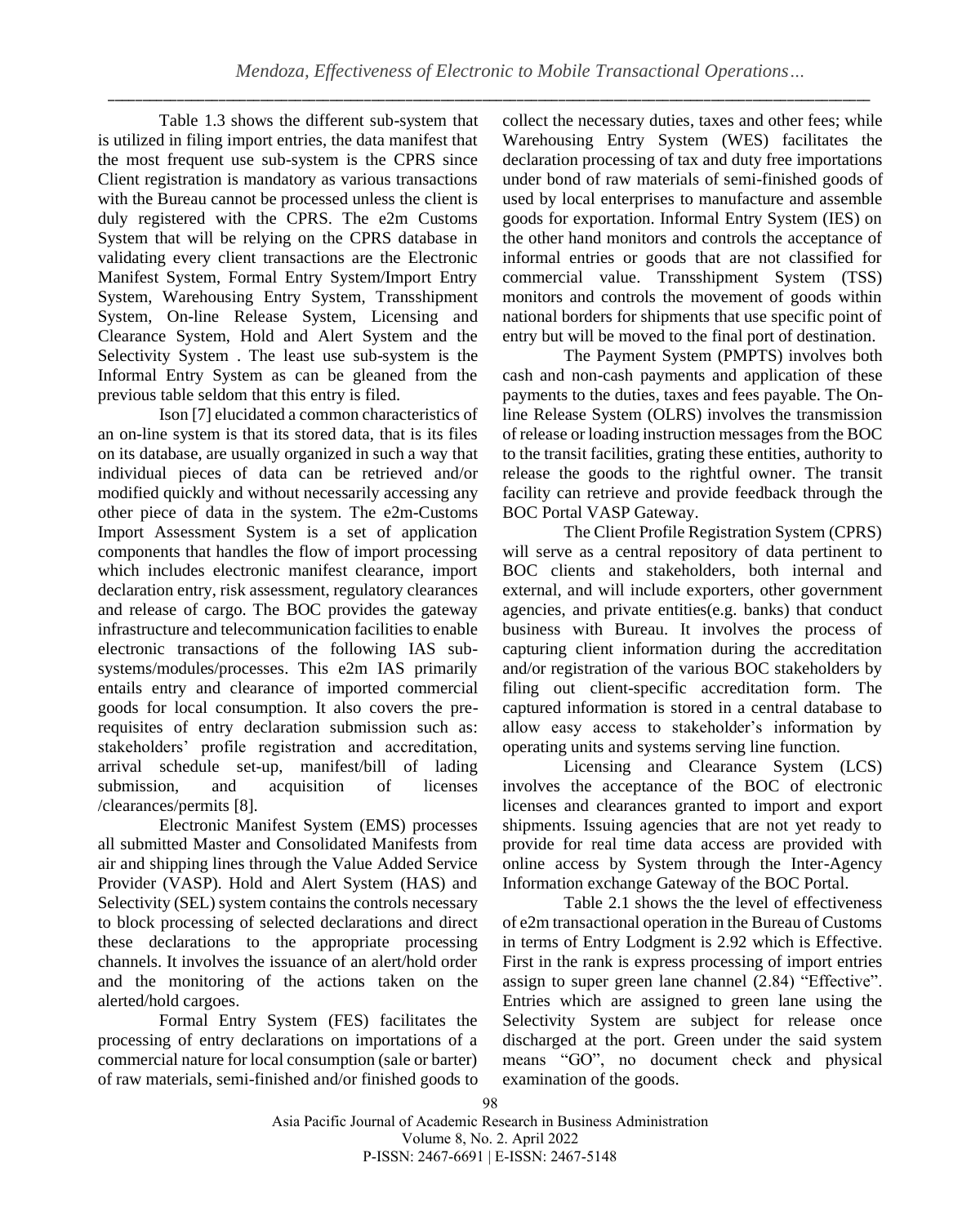*Mendoza, Effectiveness of Electronic to Mobile Transactional Operations…*

| Effectiveness of e2m transactional operation in the Bureau of Customs in terms of Entry Lodgment |                                  |    |   |                              |    |    |          |    |   |
|--------------------------------------------------------------------------------------------------|----------------------------------|----|---|------------------------------|----|----|----------|----|---|
|                                                                                                  | <b>Brokerage</b><br><b>Firms</b> |    |   | Freight<br><b>Forwarding</b> |    |    | Over-all |    |   |
| <b>Indicators</b>                                                                                | WM                               | VI | R | WM                           | Vl | R  | WM       | VI | R |
| 1. Reduced processing time from days to just an hour                                             | 3.04                             | E  |   | 3.05                         | E  | 3  | 3.05     | Е  |   |
| 2. Entries can be filed anytime and anywhere due to twenty<br>four hours service availability    | 2.99                             | E  | 3 | 3.06                         | Е  | 2  | 3.03     | Е  |   |
| 3. Paperless transaction due to online filing of import entries                                  | 2.58                             | E  | 5 | 2.59                         | Е  | 5. | 2.59     | Е  | 5 |
| 4. Express processing of import entries assign to super green<br>lane channel                    | 3.03                             | Е  | 2 | 3.09                         | Е  |    | 3.06     | Е  |   |
| 5. Simplified import and export documentation due to<br>streamlined procedures                   | 2.84                             | E  | 4 | 2.84                         | Е  | 4  | 2.84     | E  | 4 |
| <b>Composite Mean</b>                                                                            | 2.90                             | E  |   | 2.93                         | E  |    | 2.92     | E  |   |

**Table 2.1**

\_\_\_\_\_\_\_\_\_\_\_\_\_\_\_\_\_\_\_\_\_\_\_\_\_\_\_\_\_\_\_\_\_\_\_\_\_\_\_\_\_\_\_\_\_\_\_\_\_\_\_\_\_\_\_\_\_\_\_\_\_\_\_\_\_\_\_\_\_\_\_\_\_\_\_\_\_\_\_\_\_\_\_\_\_\_\_\_\_\_\_\_\_\_\_\_\_\_\_\_\_\_\_\_\_\_\_\_\_\_

*Legend: 3.50 – 4.00 = Highly Effective; 2.50 – 3.49 = Effective; 1.50 – 2.49 = Less Effective; 1.00 – 1.49 = Not Effective*

Paperless transaction due to online filing of import entries was ranked no. 5 (2.59) interpreted as "Effective" this is due to the fact that for entries assigned to red and yellow channel the importer/customs broker shall submit all copies of the IEIRD together with the required supporting documents to EPU on the date of electronic lodgment with e2m Customs System and for super green lane shipment, the importer/customs broker shall submit a copy of the SAD printed from the VASP system with all the required documents to the EPU on Tuesday or the second working day of the succeeding week [9].

Glaringly, table 2.2 shows the level of effectiveness of e2m transactional operation in the Bureau of Customs in terms of Assessment of duties and taxes is 2.78 with verbal interpretation of "Effective". First in the rank is reduced processing time (3.00) "Effective", the E- Customs System calculates the amount of duties and taxes. The e-Customs System checks the validity of manifest, bill of lading, and mode of payment declared by the importer. This process also verifies if the importer and broker are valid BOC clients. For selected entries, after document check or physical examination, the examiner fills up an 'inspection act". This e-document contains the findings of the examiner and the accompanying recommendation such as uplift of the duties and taxes. The system recalculates duties and taxes after the physical inspection of the cargo, and the inspection of all necessary documents to copy with the newly assessed declaration [9].

**Table 2.2** *Effectiveness of e2m transactional operation in the Bureau of Customs in terms of Assessment of duties & taxes*

|                                                                                                              | <b>Brokerage</b> |    | Freight       |      |    |                |          |     |               |
|--------------------------------------------------------------------------------------------------------------|------------------|----|---------------|------|----|----------------|----------|-----|---------------|
|                                                                                                              | <b>Firms</b>     |    | Forwarding    |      |    |                | Over-all |     |               |
| <b>Indicators</b>                                                                                            | WM               | VI | R             | WM   | Vì | R              | WM       | V I | R             |
| 1. Reduced processing time                                                                                   | 3.01             | E  |               | 2.98 | E  |                | 3.00     | E   |               |
| 2. Accuracy of assessment of duties and taxes that<br>result to less number of entries tagged for post audit | 2.79             | E  | 3             | 2.77 | E  | $\overline{4}$ | 2.78     | Е   | 3.5           |
| 3. Lessen red tape due to more transparent dealings<br>efficient system                                      | 2.44             | LΕ | 5             | 2.52 | E. | 5.             | 2.48     | LE  |               |
| 4. Standard procedures for examination,<br>classification and appraisal of cargoes                           | 2.77             | E  | 4             | 2.79 | E  | 3              | 2.78     | E   | 3.5           |
| 5. Eliminate the use of fabricated import licenses<br>due to online checking of electronic permit            | 2.82             | E  | $\mathcal{D}$ | 2.82 | E  | $\mathcal{L}$  | 2.82     | E   | $\mathcal{L}$ |
| <b>Composite Mean</b>                                                                                        | 2.77             | E  |               | 2.78 | E  |                | 2.78     | E   |               |

*Legend: 3.50 – 4.00 = Highly Effective; 2.50 – 3.49 = Effective; 1.50 – 2.49 = Less Effective; 1.00 – 1.49 = Not Effective*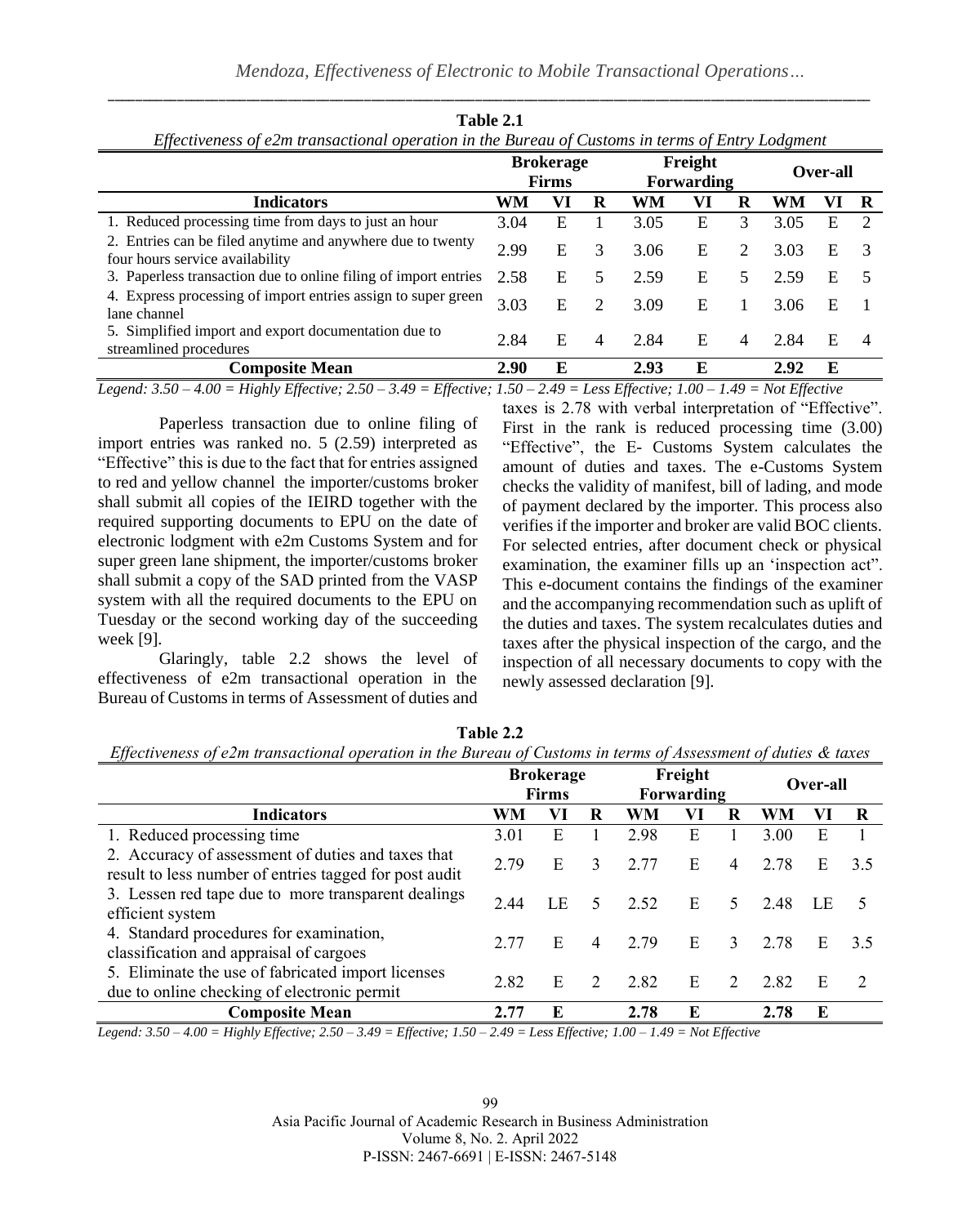Lessen red tape due to more transparent dealings efficient system was ranked no. 5 with verbal interpretation of "Less Effective". Re-routing of import entries from green lane to selected channel create an opportunity to make money for some scrupulous appraiser/examiners of the BOC.

Andag [10] cited that, it is irrefutable to assume that ICT reduces opportunities for corruption. The reality is more complex. While ICT does sometimes facilitate combating corruption, it can also have no effect or even provide for new corruption opportunities, for many reasons. He further cited that the Philippines is vulnerable to e-corruption because of 1.) the digitial divide;2.) increasingly unreliability of computer security systems;3.) progressive implementation of egovernment evidenced in the passage of two laws, the E-Commerce Act [11] (RA 8792) and Government Procurement Reform Act [12] (RA 9184); 4.) ubiquity and accessibility of the internet and other electronic media; 5.) knowledge gap in the bureaucracy; 6.) brain drain and 7.) systematic corruption, poor governance and public apathy.

According to Foronda [13] graft and corruption in the Philippines continue to be pervasive despite of the abundance of laws and e-government agencies dealing with corruption.. Corruption issue in the government has huge limelight of the public consciousness only to be forgotten until another corruption scandal comes along. Basi [14] recommended on his dissertation that electronic signature should be implemented to totally eliminate the face to face transaction which is vulnerable to the opportunity for corruption.

| Table 2.3                                                                                                     |
|---------------------------------------------------------------------------------------------------------------|
| Effectiveness of e2m transactional operation in the Bureau of Customs in terms of Payment of duties and taxes |

|                                                       | <b>Brokerage</b> |              |               | Freight |            |               |      |          |   |
|-------------------------------------------------------|------------------|--------------|---------------|---------|------------|---------------|------|----------|---|
|                                                       |                  | <b>Firms</b> |               |         | Forwarding |               |      | Over-all |   |
| <b>Indicators</b>                                     | WM               | VI           | R             | WM      | Vì         |               | WM   |          |   |
| 1. Reduced processing time                            | 3.29             | E            |               | 3.32    | E          |               | 3.31 | E        |   |
| 2. Availability of clients fund for payment of duties |                  |              |               |         |            |               |      |          |   |
| and taxes because of the requirement of opening debit | 2.99             | E            | 4.5           | 3.05    | E          | 5             | 3.02 | E        |   |
| account using the PASS version 5                      |                  |              |               |         |            |               |      |          |   |
| 3. Secured online transmission of payment information | 3.25             | E            | $\mathcal{L}$ | 3.31    | E          | $\mathcal{L}$ | 3.28 | E        |   |
| 4. Accuracy of payment for import duties, taxes and   | 3.12             | E            | 3             | 3.17    | E          | 3             | 3.15 | E        |   |
| other charges                                         |                  |              |               |         |            |               |      |          |   |
| 5. Smoothen the flow of work due to simplified        | 2.99             | E            | 4.5           | 3.07    | E          | 4             | 3.03 | E        | 4 |
| procedure                                             |                  |              |               |         |            |               |      |          |   |
| <b>Composite Mean</b>                                 | 3.13             | E            |               | 3.18    | E          |               | 3.16 | E        |   |

*Legend: 3.50 – 4.00 = Highly Effective; 2.50 – 3.49 = Effective; 1.50 – 2.49 = Less Effective; 1.00 – 1.49 = Not Effective*

Table 2.3 reveals the the level of effectiveness of e2m transactional operation in the Bureau of Customs in terms of Payment of duties and taxes is 3.16 with verbal interpretation of "Effective".

Reduced processing time with a combined weighted mean of 3.31 was rank no. 1, full electronic service via the internet for customs cargo control and clearance through the e2M Customs will be put into operation and rolled out in all Collection Districts. Under PASS5, the duties, taxes and fees payable, both advance and final, will be transmitted to the AAB via payment gateway through a secured communication channel and collected by debit from designated bank accounts. This requires all importers to open debit accounts with AAB. The total amount payable as well as the amount payable in case to the AAB taking into

account exemptions obtained as well as the data declared in the IED shall be computed by the e2m Customs System. For the net payable in cash to the AAB, a system generated payment instruction containing the AAB reference number designated by the importer in the IED will be transmitted to the Bank Payment Gateway. The Bank Payment Gateway shall route this payment instruction to the appropriate AAB [15].

Availability of clients fund for payment of duties and taxes because of the requirement of opening debit account using the PASS version 5 was ranked no.5 but still interpreted as "Effective". There are some cases that the importer fails to maintain sufficient balance on the nominated debit accounts that result to delay in the release of cargo.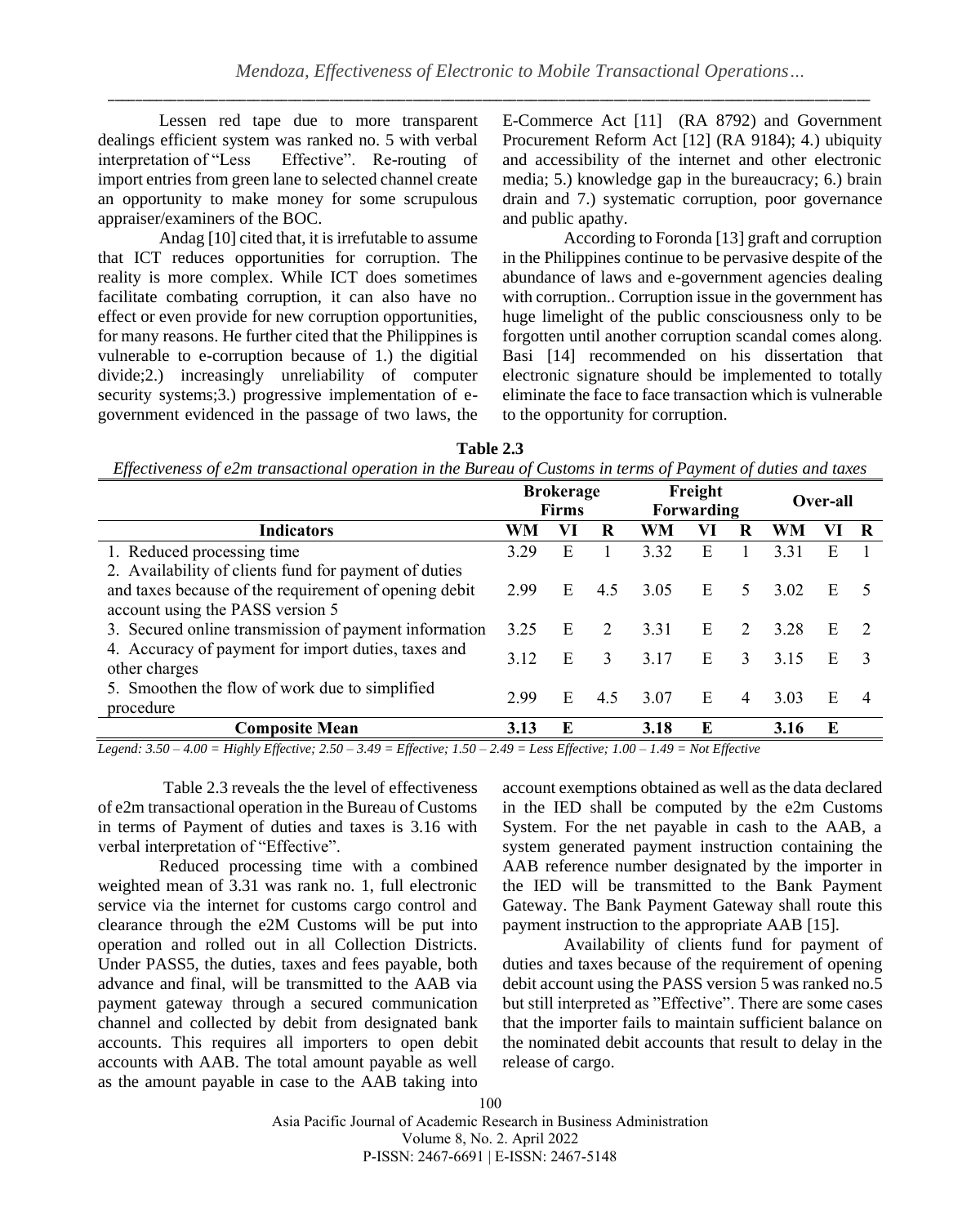| Effectiveness of e2m transactional operation in the Bureau of Customs in terms of Releasing of Imported Articles |                                  |    |     |                       |    |     |      |   |               |          |  |
|------------------------------------------------------------------------------------------------------------------|----------------------------------|----|-----|-----------------------|----|-----|------|---|---------------|----------|--|
|                                                                                                                  | <b>Brokerage</b><br><b>Firms</b> |    |     | Freight<br>Forwarding |    |     |      |   |               | Over-all |  |
| <b>Indicators</b>                                                                                                | WM                               | VI | R   | WM                    | Vl | R   | WM   |   | R             |          |  |
| 1. Reduced processing time                                                                                       | 2.84                             | E  | 5   | 2.90                  | E  | 3   | 2.87 | E | 4.5           |          |  |
| 2. Easy monitoring of status of cargoes                                                                          | 2.93                             | E  |     | 2.95                  | E  |     | 2.94 | Е |               |          |  |
| 3. Promptness of locating the imported articles                                                                  | 2.86                             | E  | 3.5 | 2.93                  | E  | 2   | 2.90 | E | $\mathcal{L}$ |          |  |
| 4. Provides maximum security in the release of the                                                               |                                  |    |     |                       |    |     |      |   |               |          |  |
| cargoes because of the online transmission of release or                                                         | 2.86                             | E  | 3.5 | 2.88                  | E  | 4.5 | 2.87 | Е | 4.5           |          |  |
| loading instruction from the BOC to the transit facilities                                                       |                                  |    |     |                       |    |     |      |   |               |          |  |
| 5. Resort to strict compliance of government rules                                                               |                                  |    |     |                       |    |     |      |   |               |          |  |
| and regulations that result to reduce number of                                                                  | 2.89                             | E  | 2   | 2.88                  | E  | 4.5 | 2.89 | E |               |          |  |
| seizure and forfeited imported articles                                                                          |                                  |    |     |                       |    |     |      |   |               |          |  |
| <b>Composite Mean</b>                                                                                            | 2.88                             | E  |     | 2.91                  | E  |     | 2.90 | E |               |          |  |

**Table 2.4**

*Legend: 3.50 – 4.00 = Highly Effective; 2.50 – 3.49 = Effective; 1.50 – 2.49 = Less Effective; 1.00 – 1.49 = Not Effective*

Table 2.4 reveals the level of effectiveness of e2m transactional operation in the Bureau of Customs in terms of Releasing of Imported Articles is 2.90 with verbal interpretation of "Effective".

First in the rank is Easy monitoring of status of cargoes (2.94) with verbal interpretation of "Effective" while reduced processing time and provides maximum security in the release of the cargoes because of the online transmission of release or loading instruction from the BOC to the transit facilities were the least with a combine weighted mean of (2.87) but still verbally interpreted as "Effective".

De Dios [16] articulated the significant contribution of Information Technology in simplifying border and administrative procedures that ultimately facilitate trade. Customs data validation, cargo inventory controls, goods declaration processing, electronic notification of release, revenue accounting, and customs enforcement readily benefit from IT. IT secures revenue collection through various means, e.g. reduction of fraud, remote access to information, improved reporting and collection of statistics, control of file transfers and automatic reconciliation of customs declarations. Automation connects the regulatory authorities involved in trade. Paperless declarations save time that is better spent in inspecting high risk shipments. Pre-arrival clearance, risk analysis and separation of release from clearance are made possible.

| Problems Encountered in terms of Entry Lodgment                                                         |                                  |          |   |                              |          |                             |      |                  |    |
|---------------------------------------------------------------------------------------------------------|----------------------------------|----------|---|------------------------------|----------|-----------------------------|------|------------------|----|
|                                                                                                         | <b>Brokerage</b><br><b>Firms</b> |          |   | Freight<br><b>Forwarding</b> | Over-all |                             |      |                  |    |
| <b>Indicators</b>                                                                                       | WM                               | VI       | R | WM                           | VI       | R                           | WM   | VI               |    |
| 1. Connectivity problem                                                                                 | 3.12                             | $\Omega$ |   | 3.21                         | O        |                             | 3.17 | $\Omega$         |    |
| 2. System shutdown                                                                                      | 2.94                             | O        | 2 | 3.06                         | $\Omega$ | $\mathcal{D}_{\mathcal{L}}$ | 3.00 | $\Omega$         |    |
| 3. Delay because of the manual submission of<br>supporting documents to Entry Processing Unit           | 2.70                             | $\Omega$ | 4 | 2.73                         | $\Omega$ | 4                           | 2.72 | $\left( \right)$ | 4  |
| 4. Rerouting of import entries                                                                          | 2.46                             | S        | 5 | 2.54                         | $\Omega$ | 5                           | 2.50 | $\Omega$         | -5 |
| 5. Error in encoding vital information in the SAD                                                       | 2.42                             | S        | 6 | 2.47                         | S        | 6                           | 2.45 | S                | 6  |
| 6. Delay/non-submission in the transmission of<br>electronic bill of lading from the shipping/air lines | 2.71                             | $\Omega$ | 3 | 2.76                         | ∩        | 3                           | 2.74 | $\Omega$         | 3  |
| <b>Composite Mean</b>                                                                                   | 2.72                             | $\Omega$ |   | 2.80                         | $\Omega$ |                             | 2.76 | $\Omega$         |    |

**Table 3.1**

*Legend: 3.50 – 4.00 = Always; 2.50 – 3.49 = Often; 1.50 – 2.49 = Sometimes; 1.00 – 1.49 = Never*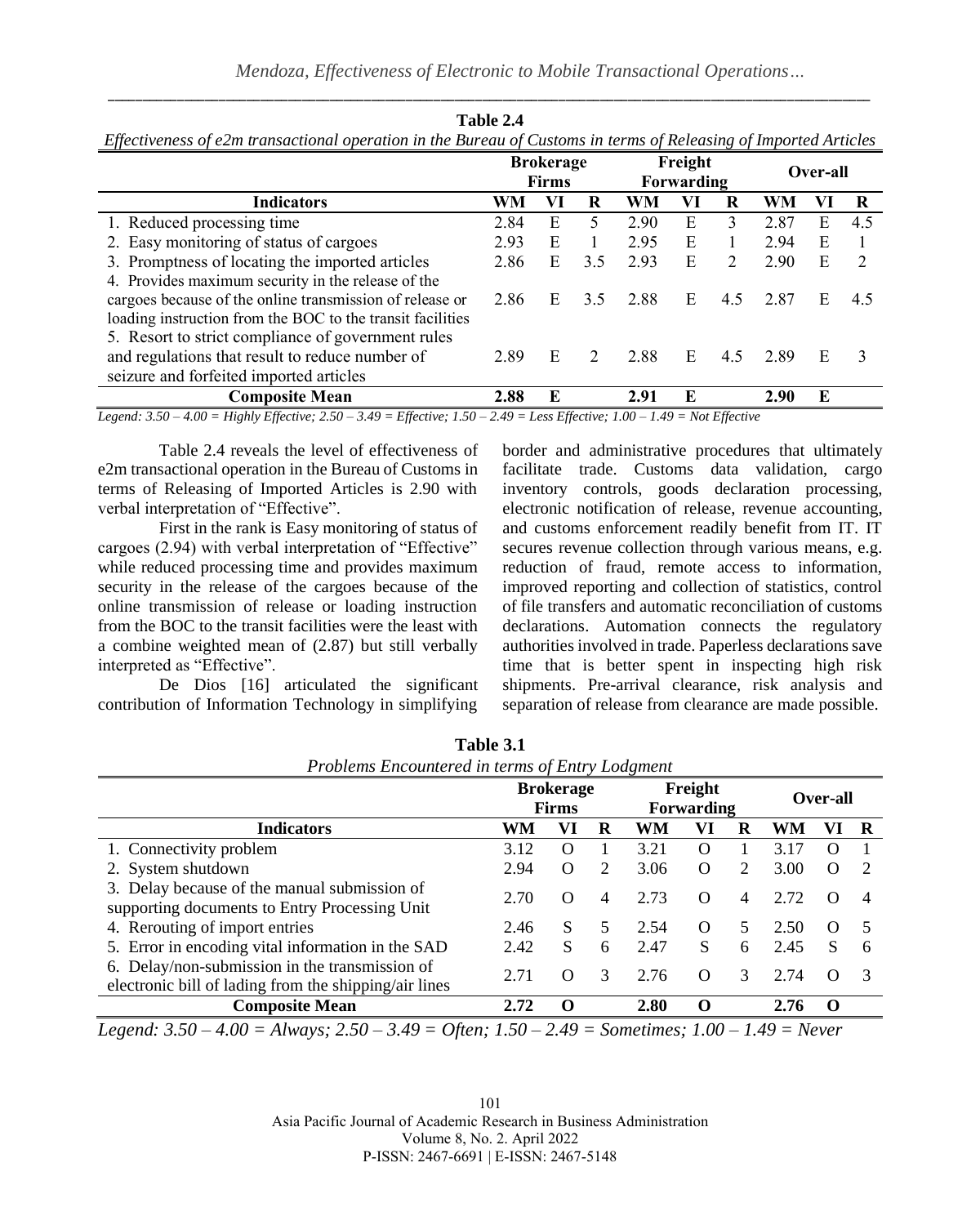Table 3.1 shows the problems encountered in terms of Entry Lodgment. The table presents the over-all rating on the Entry Lodgment which obtained weighted mean of 2.72 from the brokerage firms and 2.80 from the freight forwarding companies and manifested that those problems mentioned are often encountered respectively by both parties with a combined weighted mean of 2.76.

In terms of entry lodgment, the one that ranked first for both respondents is the connectivity problem with a combined weighted mean of 3.17 verbally interpreted as "Often". Internet service providers can supply a physical Internet connection. IP address and manage the installation of a telecommunications service for companies unsure of their options. Service providers offer special services including an e-mail server, security firewall and Web home page. Experts say the two primary concerns for businesses looking to get on the Internet are security and how to establish a connection [17]. Diagnosing a failing Internet connection can be complicated. There are several different factors involved in the chain between the software configuration, the firmware drivers, the hardware device, the network equipment, and finally the ISP uplink. If anyone link in the chain is broken, the connection won't work. However, all the user may experience is a web page wont load. In other words, it's not always immediately clear specifically which part is failing. The respondents are connected thru e2M by means of availing the service of a Value Added Service Providers namely E-konek, Intercommerce and CEDEC.

Error in encoding vital information in the SAD was ranked last by both respondents with a combined mean of 2.45 interpreted as "Sometimes". The e-Customs System validates the entry against the e-Customs rules and shall be automatically rejected upon failure during verification. Failure to pass the system checks triggers the creation of a validation error list. This list is transmitted to the importer/broker through the VASP. If the declaration satisfies all system rules, the declaration shall be registered. The system shall assign a registration number to the said declaration [9].

| Table 3.2                                                       |
|-----------------------------------------------------------------|
| Problems Encountered in terms of Assessment of duties and taxes |

| VI<br>$\Omega$ |   |
|----------------|---|
|                |   |
|                |   |
| O              | 4 |
| $\Omega$       |   |
| $\Omega$       | 2 |
| $\Omega$       |   |
| $\bf{0}$       |   |
| $\mathbf{r}$   |   |

*Legend: 3.50 – 4.00 = Always; 2.50 – 3.49 = Often; 1.50 – 2.49 = Sometimes; 1.00 – 1.49 = Never*

The table 3.2 shows the problems encountered in terms of assessment of duties and taxes. The over-all rating of the brokerage firms was 2.65 while 2.73 on the freight forwarding companies perspective with a combine weighted mean of 2.69 interpreted as Often.

System Shutdown was ranked no. 1 both by the respondents with a combined weighted mean of 2.67 with verbal interpretation "Often". This result affirmed the statement made by Aldag [18], Cunningham and Stone in 2010. In their statement they mentioned some potential problems associated with computerization particularly the computers malfunction, invasions to privacy, hackers, error in use, computer crimes, terminal tedium and negative reactions. According to them, computer malfunctions can paralyze a business and errors in computers can lead to costly mistakes. Computer malfunctions mentioned by the three authors is very much similar to computer bug down/breakdown experienced by the respondents in this study, when the e2m System of the Bureau break down it cost them additional expenses in the processing of their transaction with the Bureau apart from other negative effects of the system breakdown like derailment of transaction, the return in manual processing of transaction which encourages the opportunity for corruption and other undesirable upshots of the system malfunctions in their business. Incurs delay due to actual physical examination of imported articles was ranked last. Delay is incurred because of the manual aspect of transferring the cargo from the storage area to the designated examination area.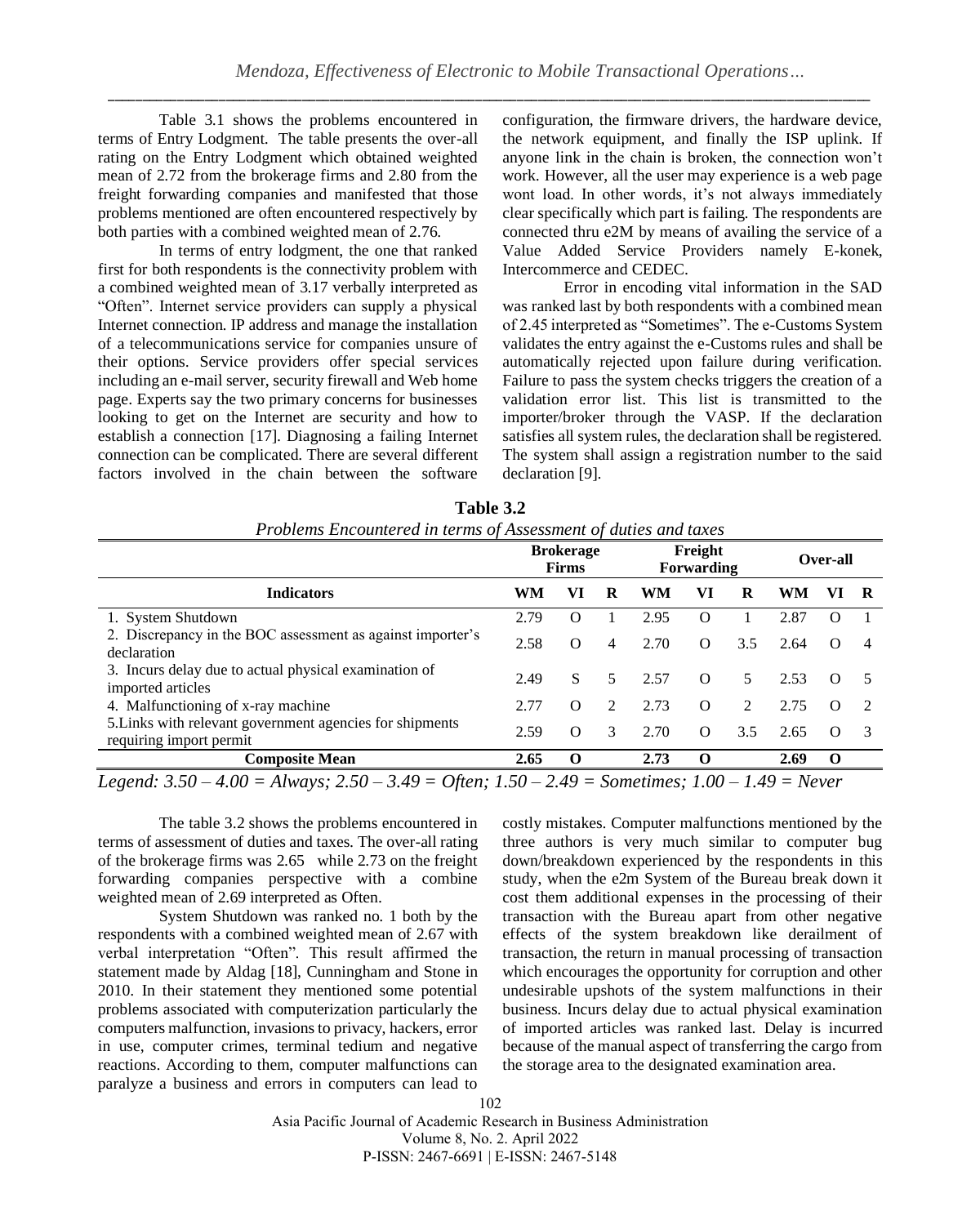|                                                                                                                                                                                                                                                                     | <b>Brokerage Firms</b> |          | <b>Freight Forwarding</b>   |      |              | <b>Over-all</b> |      |          |  |
|---------------------------------------------------------------------------------------------------------------------------------------------------------------------------------------------------------------------------------------------------------------------|------------------------|----------|-----------------------------|------|--------------|-----------------|------|----------|--|
| <b>Indicators</b>                                                                                                                                                                                                                                                   | WM                     |          | R                           | WМ   | VI           | R               | WM   |          |  |
| 1. Connectivity of Banks with the Philippine Clearing                                                                                                                                                                                                               | 2.77                   | $\theta$ | $\mathcal{D}_{\mathcal{L}}$ | 2.88 | $\Omega$     | 2.5             | 2.83 |          |  |
| House Corporation                                                                                                                                                                                                                                                   |                        |          |                             |      |              |                 |      |          |  |
| 2. Debit account of importer needs replenishment                                                                                                                                                                                                                    | 2.45                   | S.       | 5.                          | 2.46 | <sup>S</sup> | 5               | 2.46 | S.       |  |
| 3. Cut-off time of Banks                                                                                                                                                                                                                                            | 2.60                   | $\Omega$ | 4                           | 2.69 | $\Omega$     | 4               | 2.65 | $\Omega$ |  |
| 4. System shutdown                                                                                                                                                                                                                                                  | 2.83                   | $\Omega$ |                             | 2.95 | $\Omega$     |                 | 2.89 | $\Omega$ |  |
| 5. Incurs delay due to manual payment of arrastre                                                                                                                                                                                                                   | 2.73                   |          | 3                           | 2.88 |              | 2.5             | 2.81 |          |  |
| charges & other port charges                                                                                                                                                                                                                                        |                        | $\theta$ |                             |      | $\Omega$     |                 |      | $\theta$ |  |
| <b>Composite Mean</b>                                                                                                                                                                                                                                               | 2.67                   | $\Omega$ |                             | 2.77 | $\Omega$     |                 | 2.72 | $\Omega$ |  |
| $T = 1.250 - 1.00 - 11 = 2.50 - 2.10 - 0.0 - 1.50 - 0.00 - 1.00 - 1.00 - 1.00 - 1.00 - 1.00 - 1.00 - 1.00 - 1.00 - 1.00 - 1.00 - 1.00 - 1.00 - 1.00 - 1.00 - 1.00 - 1.00 - 1.00 - 1.00 - 1.00 - 1.00 - 1.00 - 1.00 - 1.00 - 1.00 - 1.00 - 1.00 - 1.00 - 1.00 - 1.0$ |                        |          |                             |      |              |                 |      |          |  |

**Table 3.3.** *Problems Encountered in terms of Payment of duties and taxes*

*Legend: 3.50 – 4.00 = Always; 2.50 – 3.49 = Often; 1.50 – 2.49 = Sometimes; 1.00 – 1.49 = Never*

The table 3.3 shows the problems encountered in terms of payment of duties and taxes. The overall rating was 2.67 rated by brokerage firms and 2.77 on freight forwarders perspective. Among the problems encountered, system shutdown was rated no.1 by both of the respondents with verbal interpretation of "Often"' Lequiab [19], in his doctoral dissertation analyzed the SWOT of the BOC ACOS, and had deduced the following conclusions; 1. ACOS plays a major role in making the BOC a world-class customs service freeing it from outdated manual procedures that facilitates trade and investment. Its weakness lie in computer breakdowns and it still needs to be studied thoroughly to prevent loopholes in the system and where data can be manipulated by encoders. Debit account of importer needs replenishment was ranked no.5 by both of the respondents with a mean of 2.46 verbally interpreted as "Sometimes", in some cases the importer has no sufficient balance on his nominated debit account this result to delay because the system will not allow the release of the cargo without payment first of the corresponding duties and taxes calculated by the e2m Customs System*.* 

Table 3.4 shows the problems encountered in terms of Release of Imported Articles. The overall rating was 2.57 rated by brokerage firms and 2.74 on freight forwarders perspective.

Among the problems encountered, Connectivity of the transit facility with the BOC was rated no.1 interpreted as "Often". Internet connection problems can be brought by spyware and viruses, this are the two most frequent causes of poor internet performance. Spyware monitors internet use and keystrokes, which add delays. The problem is compounded when there are multiple spyware programs running at the same time. If the problem is severe enough, this will result to lose connectivity altogether. Computer viruses can also cause poor internet performance, when a virus infects computer, it installs computer code which will attempt to propagate itself which leaves little computing power and Internet connection bandwidth for anything else Misrouted cargoes and Delay in the issuance of entry pass (truck) was rank least with a combined weighted mean of 2.56 interpreted as "Often". Misrouted cargoes are cause by mishandling, wrong label, wrong manifest/documentation while delay in the issuance of entry pass can be cause of the delay of payment transmittal of arrastre/wharfage dues by ATI to BOC, plate number of truck did not appear in the system and the cargo do not have code that appear in the system*.* 

|                                                               | <b>Brokerage Firms</b> |          | <b>Freight Forwarding</b> |      |            | <b>Over-all</b> |      |   |      |
|---------------------------------------------------------------|------------------------|----------|---------------------------|------|------------|-----------------|------|---|------|
| <b>Indicators</b>                                             | WM                     |          | к                         | WM   |            | к               | WM   |   |      |
| 1. Connectivity of the transit facility with the BOC          | 2.76                   |          |                           | 2.97 |            |                 |      |   |      |
| 2. Connectivity to the transit/arrastre operator              | 2.59                   | O        |                           | 2.77 | O          |                 | 2.68 |   |      |
| 3. System shutdown                                            | 2.63                   | $\theta$ |                           | 2.78 | O          |                 |      |   |      |
| 4. Misrouted cargoes                                          | 2.38                   | S        | b                         | 2.73 | O          | 4               | 2.56 |   |      |
| 5. Delay in the issuance of entry pass (truck)                | 2.51                   | O        |                           | 2.60 | $\epsilon$ |                 | 2.56 |   | -5.5 |
| 6. Unavailability of cargo handling facilities $\&$ equipment | 2.55                   |          | 4                         | 2.59 | O          | h               | 2.57 |   |      |
| <b>Composite Mean</b>                                         | 2.57                   |          |                           | 2.74 | 0          |                 | 2.66 | 0 |      |

**Table 3.4.** *Problems Encountered in terms of Release of Imported Articles*

*Legend: 3.50 – 4.00 = Always; 2.50 – 3.49 = Often; 1.50 – 2.49 = Sometimes; 1.00 – 1.49 = Never*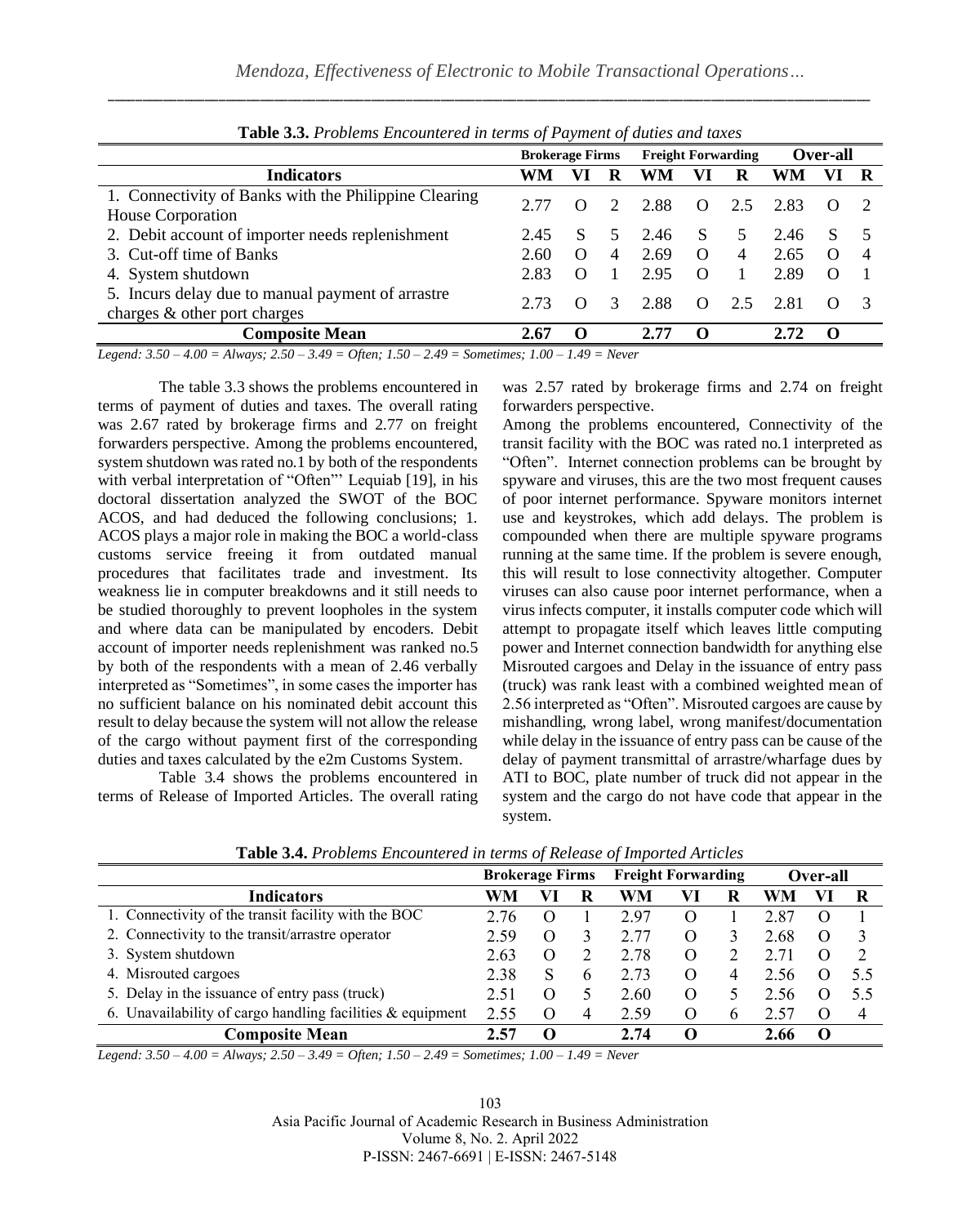| <b>Table 4.1.</b> Difference of Responses Detween the Two Groups of Respondents on the Level of Effectiveness |                                     |        |         |         |                 |  |  |
|---------------------------------------------------------------------------------------------------------------|-------------------------------------|--------|---------|---------|-----------------|--|--|
| <b>Effects</b>                                                                                                | Type                                | Mean   | t-value | p-value | Interpretation  |  |  |
| Entry Lodgment                                                                                                | <b>Brokerage Firms</b>              | 2.9216 | 0.079   | 0.937   | Not Significant |  |  |
|                                                                                                               | Freight Forwarding Companies        | 2.9255 |         |         |                 |  |  |
| Assessment of duties and taxes                                                                                | <b>Brokerage Firms</b>              | 2.7869 | 0.287   | 0.774   | Not Significant |  |  |
|                                                                                                               | Freight Forwarding Companies        | 2.7755 |         |         |                 |  |  |
| Payment of duties and taxes                                                                                   | Brokerage Firms                     | 3.1457 | 0.84    | 0.402   | Not Significant |  |  |
|                                                                                                               | <b>Freight Forwarding Companies</b> | 3.1816 |         |         |                 |  |  |
| Release of Imported Articles                                                                                  | <b>Brokerage Firms</b>              | 2.9106 | 0.009   | 0.993   | Not Significant |  |  |
|                                                                                                               | Freight Forwarding Companies        | 2.9102 |         |         |                 |  |  |

\_\_\_\_\_\_\_\_\_\_\_\_\_\_\_\_\_\_\_\_\_\_\_\_\_\_\_\_\_\_\_\_\_\_\_\_\_\_\_\_\_\_\_\_\_\_\_\_\_\_\_\_\_\_\_\_\_\_\_\_\_\_\_\_\_\_\_\_\_\_\_\_\_\_\_\_\_\_\_\_\_\_\_\_\_\_\_\_\_\_\_\_\_\_\_\_\_\_\_\_\_\_\_\_\_\_\_\_\_\_ **Table 4.1.** *Difference of Responses Between the Two Groups of Respondents on the Level of Effectiveness*

*Legend: Significant at p-value < 0.05*

As seen from the result in Table 4.1., all computed p-values were all greater than 0.05 level of significance, thus the null hypothesis of no significant difference between the responses of two groups of respondents on the level of effectiveness is accepted. This means that there is no difference observed and implies that the assessment of the respondents from the brokerage and freight forward companies is the same.

Based from table 4.2 , only release of imported articles shows significant difference since the obtained pvalue of 0.014 is less than 0.05 level of significance, therefore the null hypothesis of no significant difference on the responses of the two groups of respondents on the problems encountered (release of imported articles) is rejected. This only indicates that the two groups experienced different problems and difficulties as to how they release articles. However, other variables do not show significant difference which denotes that the respondents from brokerage firm and freight forwarding companies have the same problems when it comes to entry lodgment, assessment of duties and taxes and payments of duties and taxes.

**Table 4.2.** *Difference of Responses between the Two Groups of Respondents on the Problems Encountered* 

| <b>Effects</b>                      | type                                | Mean   | t-value | p-value | Interpretation  |  |
|-------------------------------------|-------------------------------------|--------|---------|---------|-----------------|--|
| Entry Lodgment                      | <b>Brokerage Firms</b>              | 2.7462 | .839    | 0.402   | Not Significant |  |
|                                     | <b>Freight Forwarding Companies</b> | 2.7951 |         |         |                 |  |
| Assessment of duties and taxes      | <b>Brokerage Firms</b>              | 2.6673 | .762    | 0.447   | Not Significant |  |
|                                     | <b>Freight Forwarding Companies</b> | 2.7327 |         |         |                 |  |
| Payment of duties and taxes         | <b>Brokerage Firms</b>              | 2.6864 | 1.378   | 0.169   | Not Significant |  |
|                                     | <b>Freight Forwarding Companies</b> | 2.7724 |         |         |                 |  |
| <b>Release of Imported Articles</b> | <b>Brokerage Firms</b>              | 2.5829 | 2.470   | 0.014   | Not Significant |  |
|                                     | <b>Freight Forwarding Companies</b> | 2.7381 |         |         |                 |  |

*Legend: Significant at p-value < 0.0*

#### **Conclusions and Recommendation**

Based on foregoing findings the following conclusions were drawn; It appears that limited numbers of freight forwarding companies offers brokerage service, and the most numbered filed import entry is consumption while the most used sub-system of e2m Customs System is the Client Profile Registration System. Both groups of respondents evaluated the effectiveness of the adapted e2m Customs System in all aspects as "Effective". It was noticed that both parties often encountered similar problems in the use of e2m Customs System particularly connection and system shutdown.. It was manifested in the responses of the two groups of respondents, that on subproblem no.2, there is no significant difference. While responses on sub-problem no.3 show that there is significant difference on the problems encountered in the release of imported articles.

The full computerization of customs clearance which mean abolition of the manual aspect like filing of IEIRD-SAD in EPU, transfer of cargoes to the DEA and payment of arrastre charges, this will surely expedite the processing of release of cargoes. The use of anti-virus application programs and providing latest programming software is encouraged to minimize the problem of computer breakdown and likewise for efficiency and effectiveness of the system. Due to past development and continuous advancement of ICT, the Philippine government should fully support the upgrading of hardware and software of the BOC. Electronic lodgment and processing of export transactions should also be done. Electronic signatures should be implemented to totally eliminate the face to face transaction which is vulnerable to the opportunity for corruption. It is strongly recommended that back-up server with the same system application